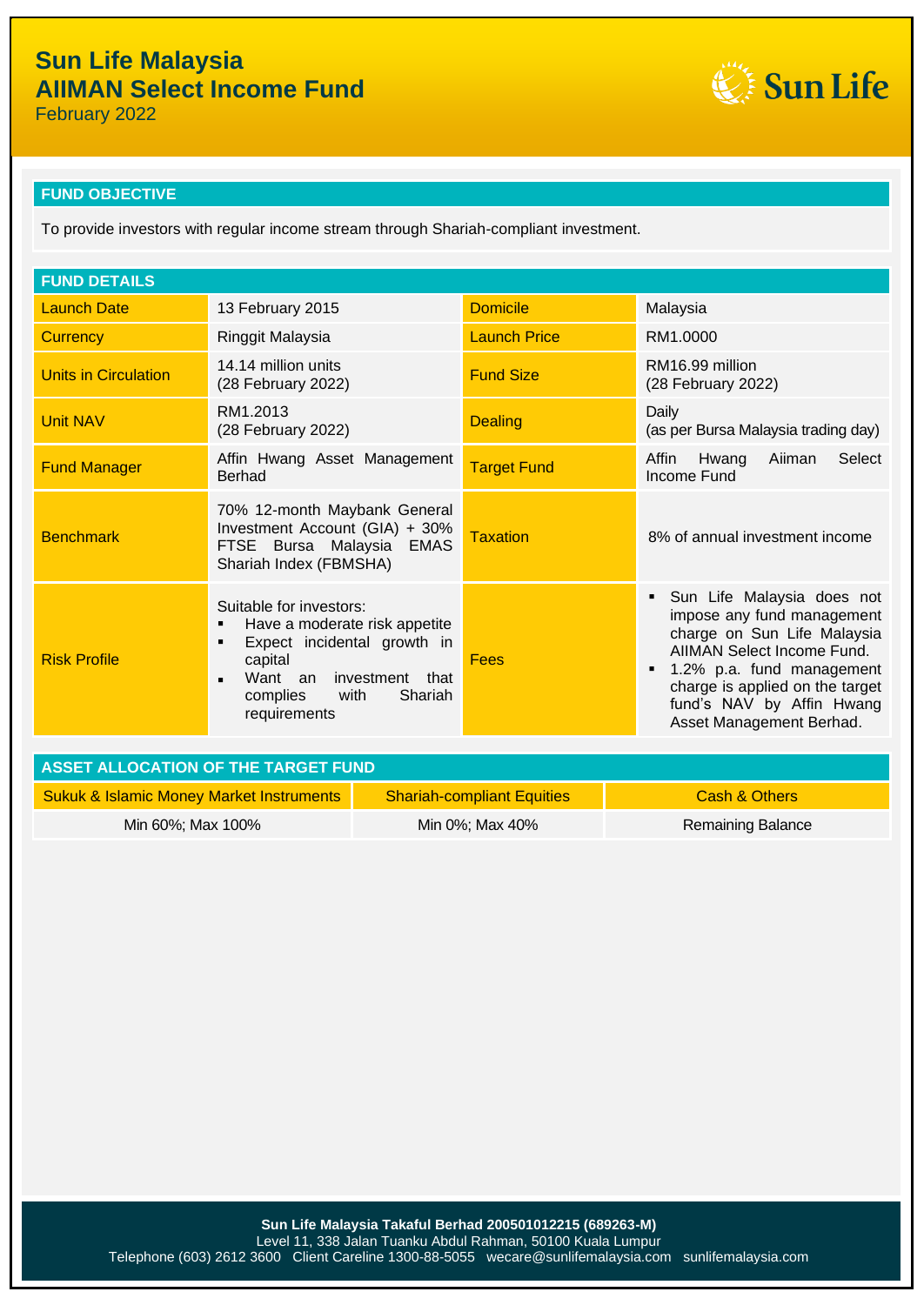### L<br>L **Sun Life Malaysia AIIMAN Select Income Fund**

February 2022



| <b>SECTOR ALLOCATION OF THE TARGET</b><br><b>FUND</b> |        |  |  |
|-------------------------------------------------------|--------|--|--|
| <b>Industrials</b>                                    | 15.3%  |  |  |
| <b>Utilities</b>                                      | 14.5%  |  |  |
| <b>Financial Services</b>                             | 10.6%  |  |  |
| <b>Technology</b>                                     | 8.5%   |  |  |
| <b>Real Estate</b>                                    | 7.3%   |  |  |
| <b>Consumer Staples</b>                               | 7.1%   |  |  |
| <b>Telecommunications</b>                             | 5.9%   |  |  |
| <b>Banks</b>                                          | 4.0%   |  |  |
| <b>Consumer Discretionary</b>                         | 3.6%   |  |  |
| <b>Energy</b>                                         | 3.1%   |  |  |
| <b>Financials</b>                                     | 2.8%   |  |  |
| <b>Others</b>                                         | 7.0%   |  |  |
| <b>Cash &amp; Cash Equivalents</b>                    | 10.2%  |  |  |
| Total                                                 | 100.0% |  |  |

| <b>SECTOR ALLOCATION OF THE TARGET</b><br><b>FUND</b>             |       | TOP HOLDINGS OF THE TARGET FUND (SUKUK)    |        |                      |      |  |
|-------------------------------------------------------------------|-------|--------------------------------------------|--------|----------------------|------|--|
| <b>Industrials</b>                                                | 15.3% | <b>Bonds Issuer</b>                        | Coupon | <b>Maturity Date</b> | %    |  |
| <b>Utilities</b>                                                  | 14.5% | Lebuhraya DUKE Fasa 3 Sdn Bhd              | 5.95%  | 23.08.34             | 4.2  |  |
| <b>Financial Services</b>                                         | 10.6% | <b>WCT Holdings Bhd</b>                    | 5.80%  | 27.09.49             | 4.0  |  |
| <b>Technology</b>                                                 | 8.5%  | Westports Malaysia Sdn Bhd                 | 4.53%  | 01.04.27             | 3.1  |  |
| <b>Real Estate</b>                                                | 7.3%  | Tadau Energy Sdn Bhd                       | 5.20%  | 27.07.23             | 3.1  |  |
| <b>Consumer Staples</b>                                           | 7.1%  | <b>YTL Power International Bhd</b>         | 5.05%  | 03.05.27             | 3.0  |  |
| <b>Telecommunications</b>                                         | 5.9%  | TOP HOLDINGS OF THE TARGET FUND (EQUITIES) |        |                      |      |  |
| <b>Banks</b>                                                      | 4.0%  | <b>Singapore Telecom Ltd</b><br>3.3%       |        |                      |      |  |
| <b>Consumer Discretionary</b>                                     | 3.6%  | <b>Telkom Indonesia Persero Tbk PT</b>     |        |                      | 2.6% |  |
| Energy                                                            | 3.1%  | <b>Taiwan Semiconductor Manufac</b>        |        |                      | 2.2% |  |
| <b>Financials</b>                                                 | 2.8%  | <b>PTT Exploration &amp; Production</b>    |        |                      | 1.7% |  |
| <b>Others</b>                                                     | 7.0%  | <b>Nan Ya Printed Circuit Board</b>        |        |                      | 1.6% |  |
| $\bigcap_{i=1}^n A_i$ $\bigcap_{i=1}^n A_i$ $\bigcap_{i=1}^n A_i$ | 1000  |                                            |        |                      |      |  |

### **PERFORMANCE RECORD**

This fund feeds into Affin Hwang AIIMAN Select Income Fund ("target fund") with the objective to provide investors with regular income stream through Shariah-compliant investments. The target fund will invest in a diversified portfolio of Sukuks, Shariah-compliant equities and Islamic money market instruments.

Table below shows the investment returns of Sun Life Malaysia AIIMAN Select Income Fund versus its benchmark as at 28 February 2022:

| $\frac{1}{2}$    | YTD     | 1M      | 6M      | 1-Year  | 3-Years | 5-Years | <b>Since</b><br><b>Inception</b> |
|------------------|---------|---------|---------|---------|---------|---------|----------------------------------|
| Fund*            | $-1.89$ | $-0.41$ | $-4.44$ | $-4.84$ | 6.39    | 12.98   | 20.13                            |
| <b>Benchmark</b> | $-0.12$ | 1.52    | $-0.79$ | $-0.59$ | 7.06    | 10.69   | 15.84                            |

*\* Calculation of past performance is based on NAV-to-NAV*

**Notice: Past performance of the fund is not an indication of its future performance which may differ. The fund performance is not guaranteed.**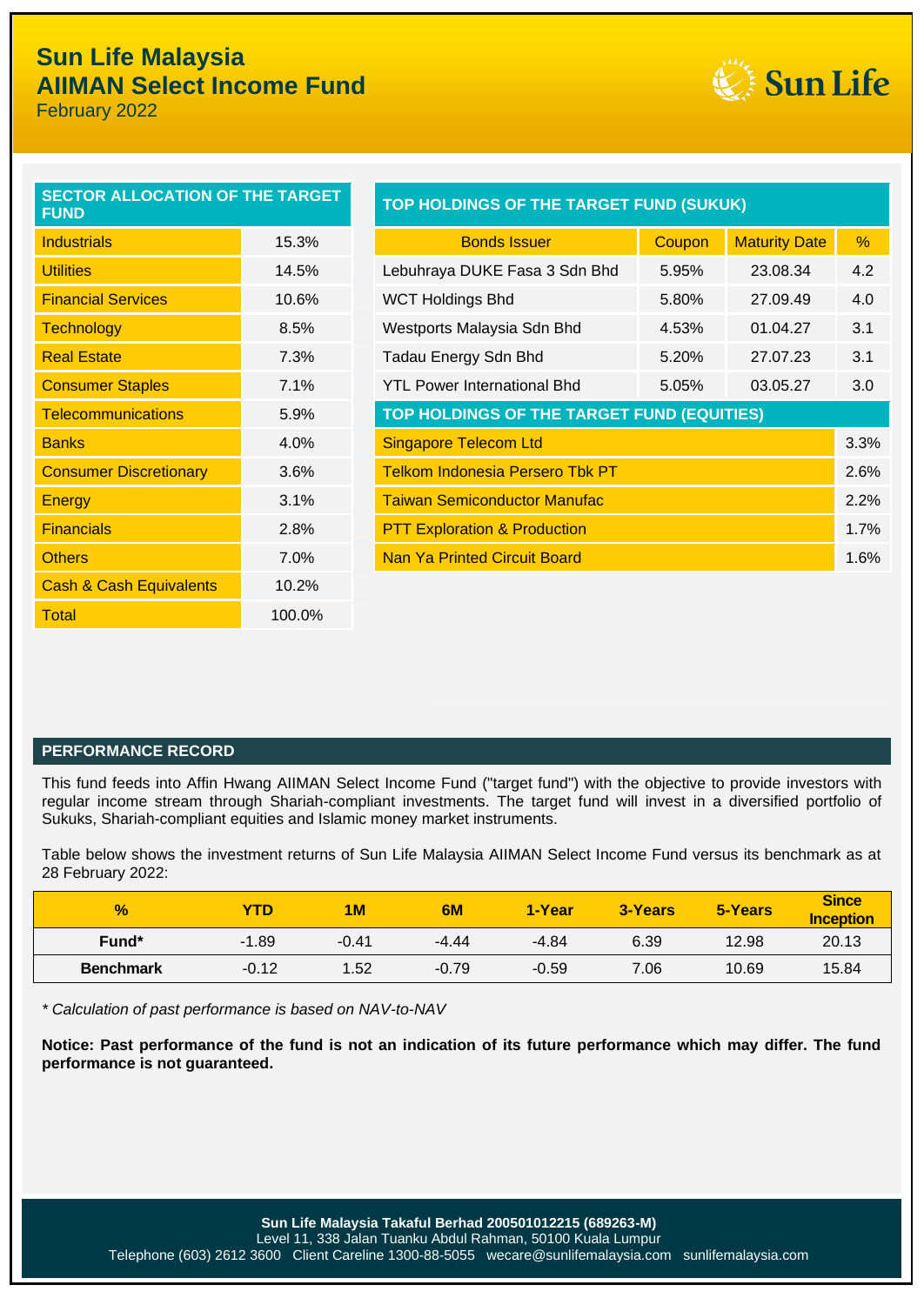

February 2022

### **FUND MANAGER'S COMMENTS**

- The broader MSCI Asia ex Japan index ended 2.4% lower in February, dragged down by continued regulatory setbacks in China.
- The FBM 100 index fell 5.1%, buoyed by plantation and commodity-related names which got a boost from the spike in commodities prices over the month.
- Plantation stocks were supported by a surge in CPO prices which pierced new highs. Foreign investors were net buyers of planters as they appear to look past ESG challenges in the sector and also as a rotational trade.
- Corporate earnings saw consumer and plantation names beating estimates. As a reopening play, consumer stocks are benefitting from pent-up demand while plantation stocks benefitted from high CPO prices.
- Malaysia's 4Q21 GDP expanded 3.6% y/y, weaker than expectations. As a result, full year 2021 growth came in at 3.1%, at the low end of the government's forecast range of 3-4%.

### **STRATEGY**:

- The fund's fixed income exposure was slightly reduced to around 61%, while equity exposure was increased to around 29%.
- We maintain our expectations for FY22 growth forecast of 5-6%. The successful vaccination program, expansionary fiscal policy, recovery in the labour market, and positive investment indicators point to a strong pick-up in the quarters ahead. Downside risks include a challenging COVID recovery period, persistent supply-side disruptions and elevated geopolitical risks affecting both economic activity and the inflation outlook. Another risk may be severe financial market disruptions due to aggressive global central bank tightening.
- We opine BNM's OPR path will still be data dependent on the pace of domestic economic recovery than the pace of US rate hike. While current valuations are attractive, large bond supply in 1H 2022 and elevated USTs could result in domestic yields remaining under pressure. On this note, we view BNM to only hike in 2H2022 by 25 to 50bps, i.e. 1-2 hikes depending on growth trajectory. Unlike the US, Malaysia's inflation data in Jan has not made the case for urgency. Imported inflation remains a risk on the back of high oil price and broad-based commodity price increases, though transmission to consumer prices will be muted by subsidies and Malaysia being a net exporter of oil.
- *Rates strategy*: US Treasuries volatility and large bond supply will likely see a volatile rates environment maintain a trading stance for government bonds
- *Credit strategy*: Prefer stronger and higher rated names, and to participate in primary issuances for better yield.
- *Duration strategy*: Remain cautious and to maintain short to neutral duration vs benchmark. We expect meaningful yield compression to only occur in 2H22.
- For equities, we favor beneficiaries of further economic and border reopening as Malaysia looks to move towards Covid endemicity. This includes companies that benefits from a return of tourism such as aviation, and consumer companies. We also like technology companies, where we see value emerging after the recent heavy selloff, and which has strong earnings visibility driven by secular growth trends (e.g. 5G, electric vehicle, solar energy).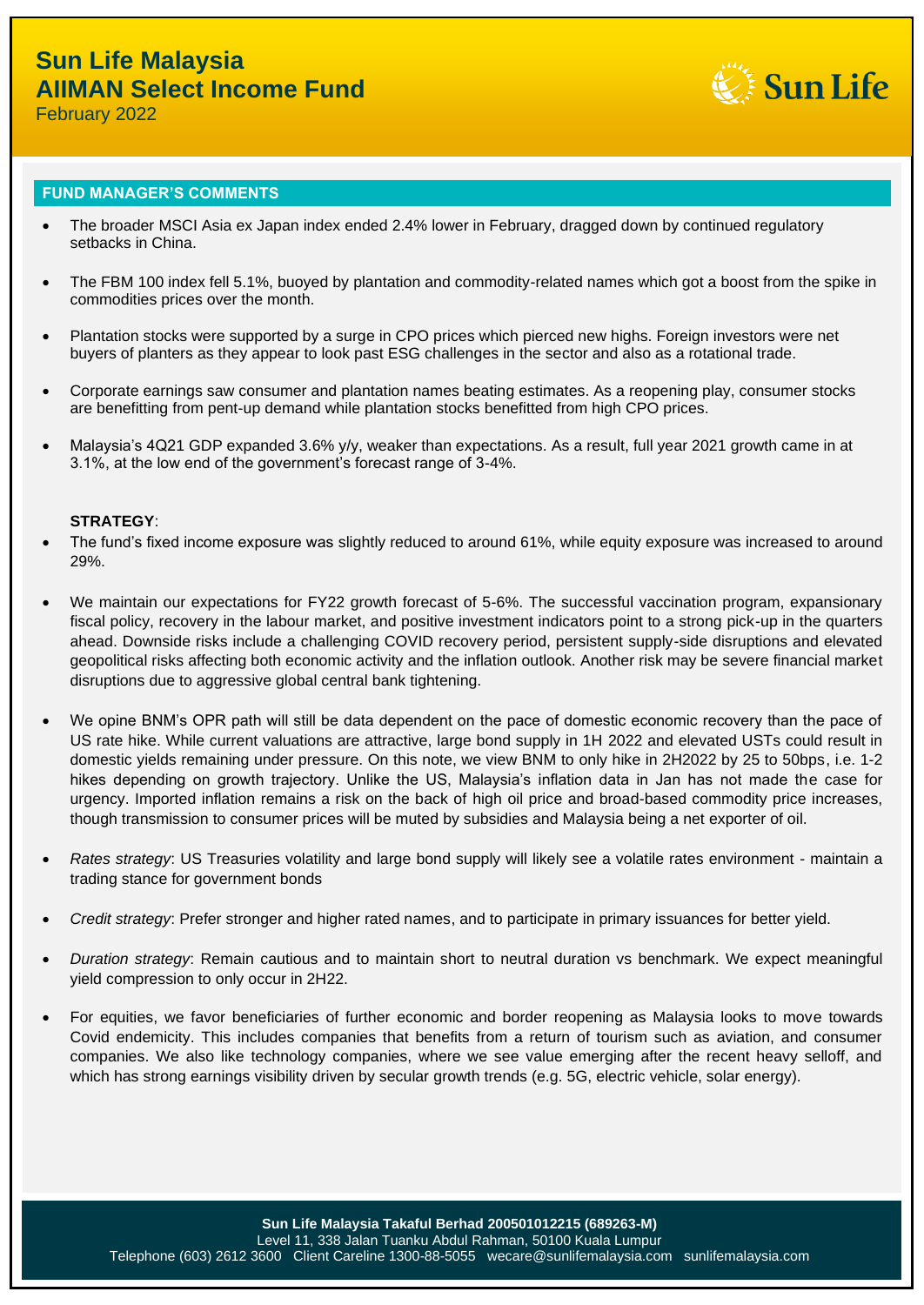# **Sun Life Malaysia AIIMAN Select Income Fund**

February 2022



### **RISKS**

| All investment carries some form of risks. The potential key risks include but are not limited to the following: |                                                                                                                                                                                                                                                                                                                                                                                                                                                                                                                                                                                                                                                                                                                                                             |  |  |
|------------------------------------------------------------------------------------------------------------------|-------------------------------------------------------------------------------------------------------------------------------------------------------------------------------------------------------------------------------------------------------------------------------------------------------------------------------------------------------------------------------------------------------------------------------------------------------------------------------------------------------------------------------------------------------------------------------------------------------------------------------------------------------------------------------------------------------------------------------------------------------------|--|--|
| <b>Manager's Risk</b>                                                                                            | This risk refers to the day-to-day management of the target fund by Affin Hwang which will impact<br>the performance of the target fund. For example, investment decisions undertaken by Affin Hwang<br>as a result of an incorrect view of the market or any non-compliance with internal policies,<br>investment mandate, the deed, relevant law or guidelines due to factors such as human error,<br>fraudulent, dishonesty or weaknesses in operational process and systems, may adversely affect<br>the performance of the target fund.                                                                                                                                                                                                                |  |  |
| <b>Inflation Risk</b>                                                                                            | This is the risk that your investment in the target fund may not grow or generate income at a rate<br>that keeps pace with inflation. This would reduce your purchasing power even though the value of<br>the investment in monetary terms has increased.                                                                                                                                                                                                                                                                                                                                                                                                                                                                                                   |  |  |
| <b>Credit/Default risk</b>                                                                                       | Credit risk relates to the creditworthiness of the issuers of the investment (Sukuk and Islamic<br>money markets instruments) and their expected ability to make timely payment of profit and/or<br>principal. Any adverse situations faced by the issuers may impact the value as well as liquidity of<br>the investment. In the case of rated investments, this may lead to a credit downgrade. Default risk<br>relates to the risk of an issuer of the investment either defaulting on payments or failing to make<br>payments in a timely manner which will in turn adversely affect the value of the investment. This<br>could adversely affect the value of the target fund.                                                                          |  |  |
| <b>Counterparty risk</b>                                                                                         | This risk concerns with the target fund's investment in Shariah-compliant derivatives where the<br>other party in an agreement may default on the terms of the agreement. Generally, counterparty<br>risk can be reduced by emphasis on credit analysis of the counterparty to determine its<br>creditworthiness.                                                                                                                                                                                                                                                                                                                                                                                                                                           |  |  |
| Interest rate risk                                                                                               | Interest rate risk refers to the impact of interest rate changes on the valuation of Sukuk. When<br>interest rates rise, Sukuk's prices generally decline and this may lower the market value of the<br>target fund's investment in Sukuk. The reverse may apply when interest rates fall. In order to<br>mitigate interest rate risk, Affin Hwang will need to manage the debt portfolio taking into account<br>the coupon rate and time to maturity of the Sukuk.<br>Note: Interest rate is a general indicator that will have an impact on the management of the target<br>fund regardless of whether it is a Shariah-based fund or otherwise. It does not in any way suggest<br>that the target fund will invest in conventional financial instruments. |  |  |
| <b>Stock Specific Risk</b>                                                                                       | Prices of a particular Shariah-compliant stock may fluctuate in response to the circumstances<br>affecting individual companies such as adverse financial performance, news of a possible merger<br>or loss of key personnel of a company. Any adverse price movements of such Shariah-compliant<br>stock will adversely affect the target fund's NAV.                                                                                                                                                                                                                                                                                                                                                                                                      |  |  |
| <b>Shariah-compliant</b><br>warrants<br>investment risk                                                          | The value of the Shariah-compliant warrants will depend on the pricing of the underlying security<br>whereby the growth and performance prospect of the underlying security would consequentially<br>affect the value of the Shariah-compliant warrants. In addition, the value of the Shariah-compliant<br>warrants may decrease exponentially as the Shariah-compliant warrants approach their maturity<br>date and the potential gains from a favourable price movement of the underlying security may be<br>offset by aggressive time decay. Affin Hwang may consider unwinding these Shariah-compliant<br>warrants if there are material adverse changes to its value with the aim to mitigate the risk.                                               |  |  |